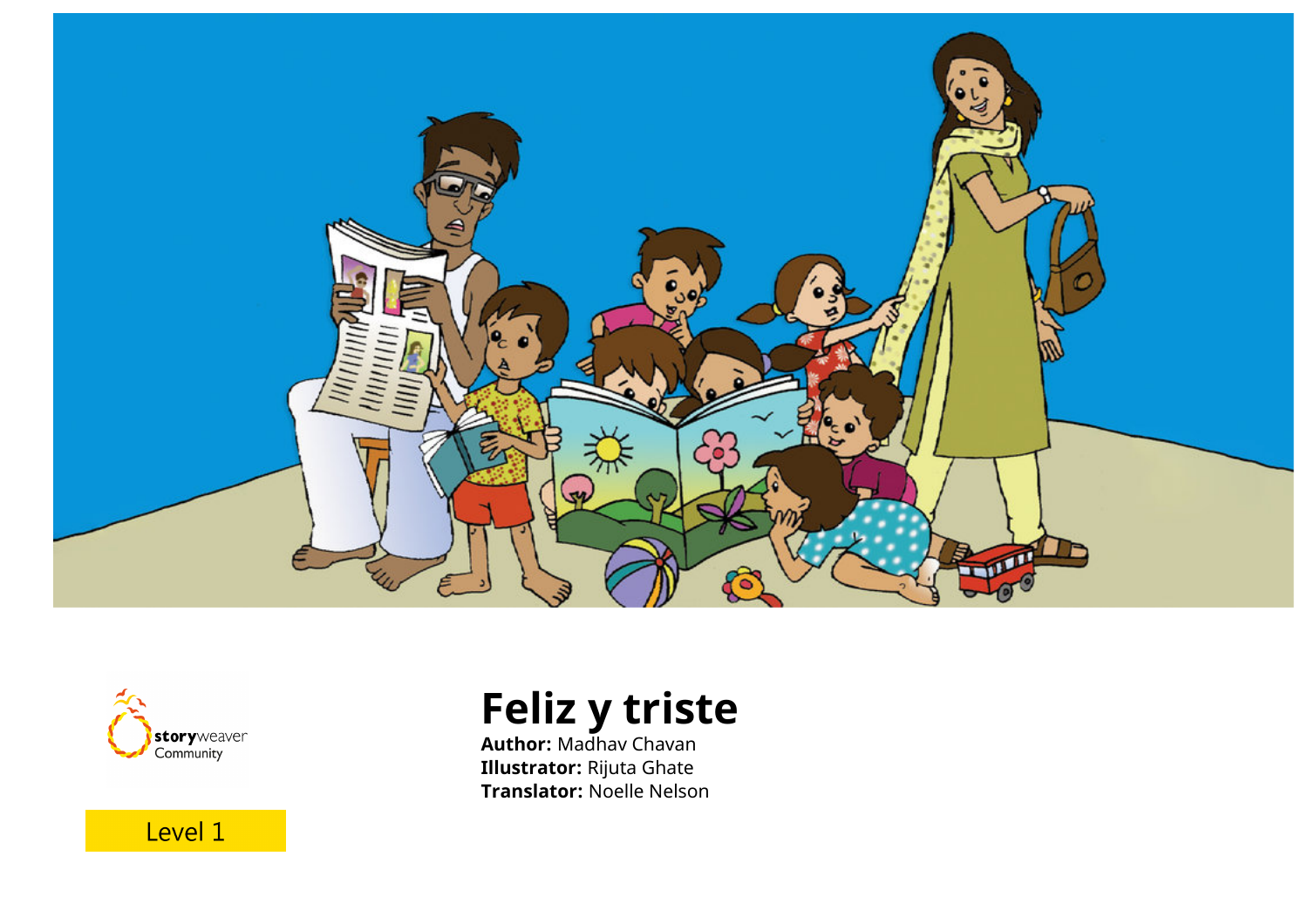

¿por qué está llorando el bebé?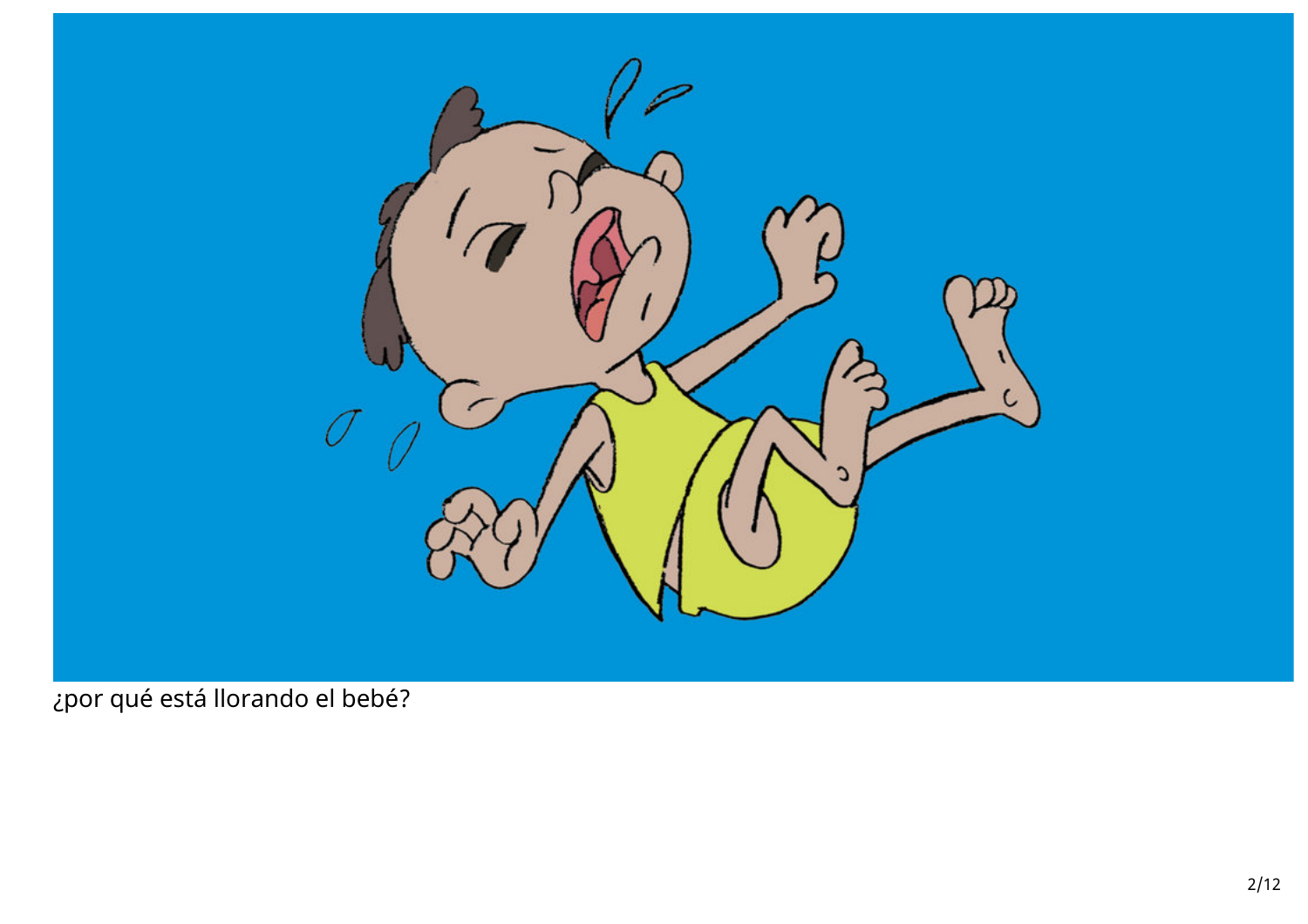

Creo que ella tiene hambre.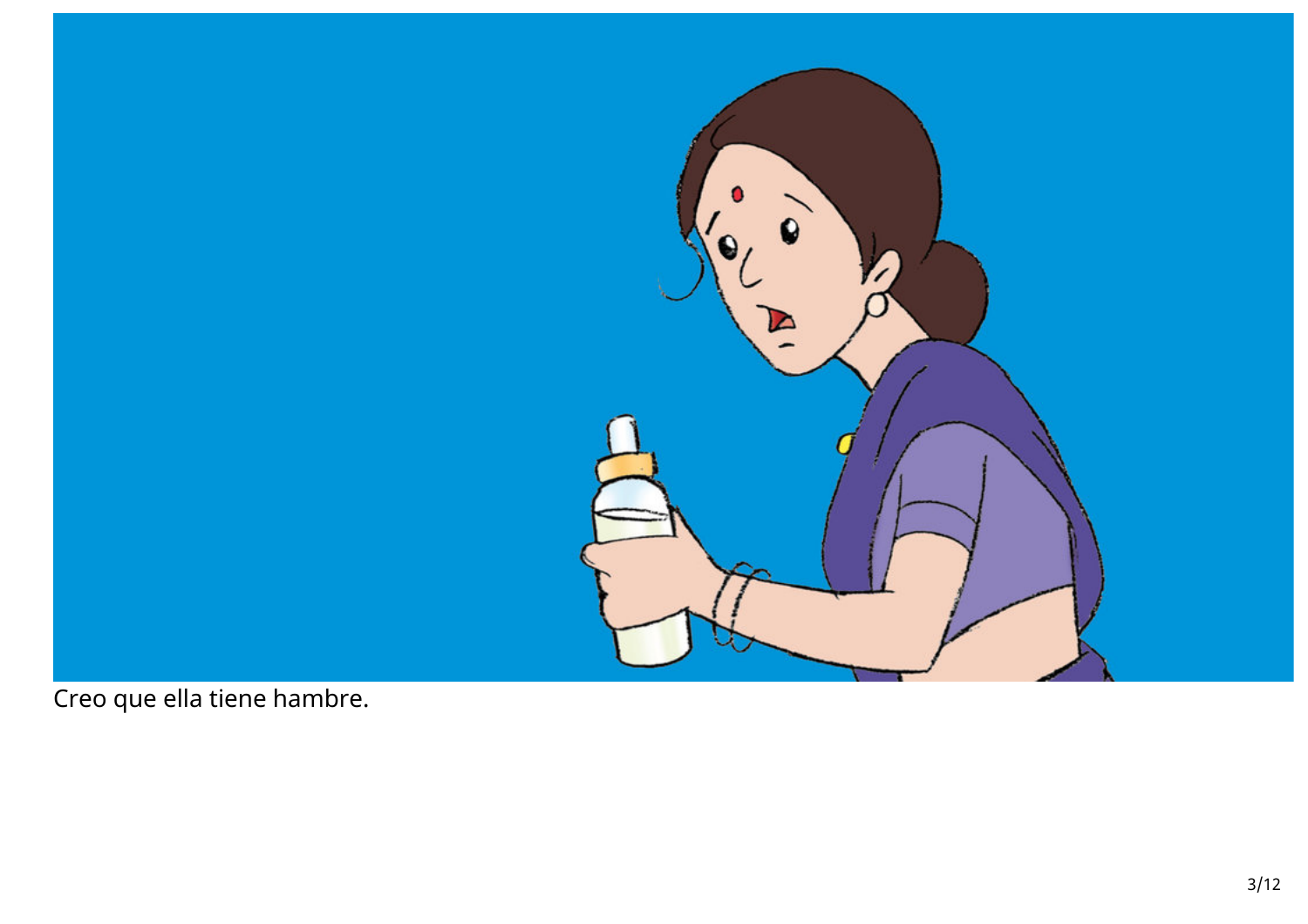

¿Por qué está triste el niño?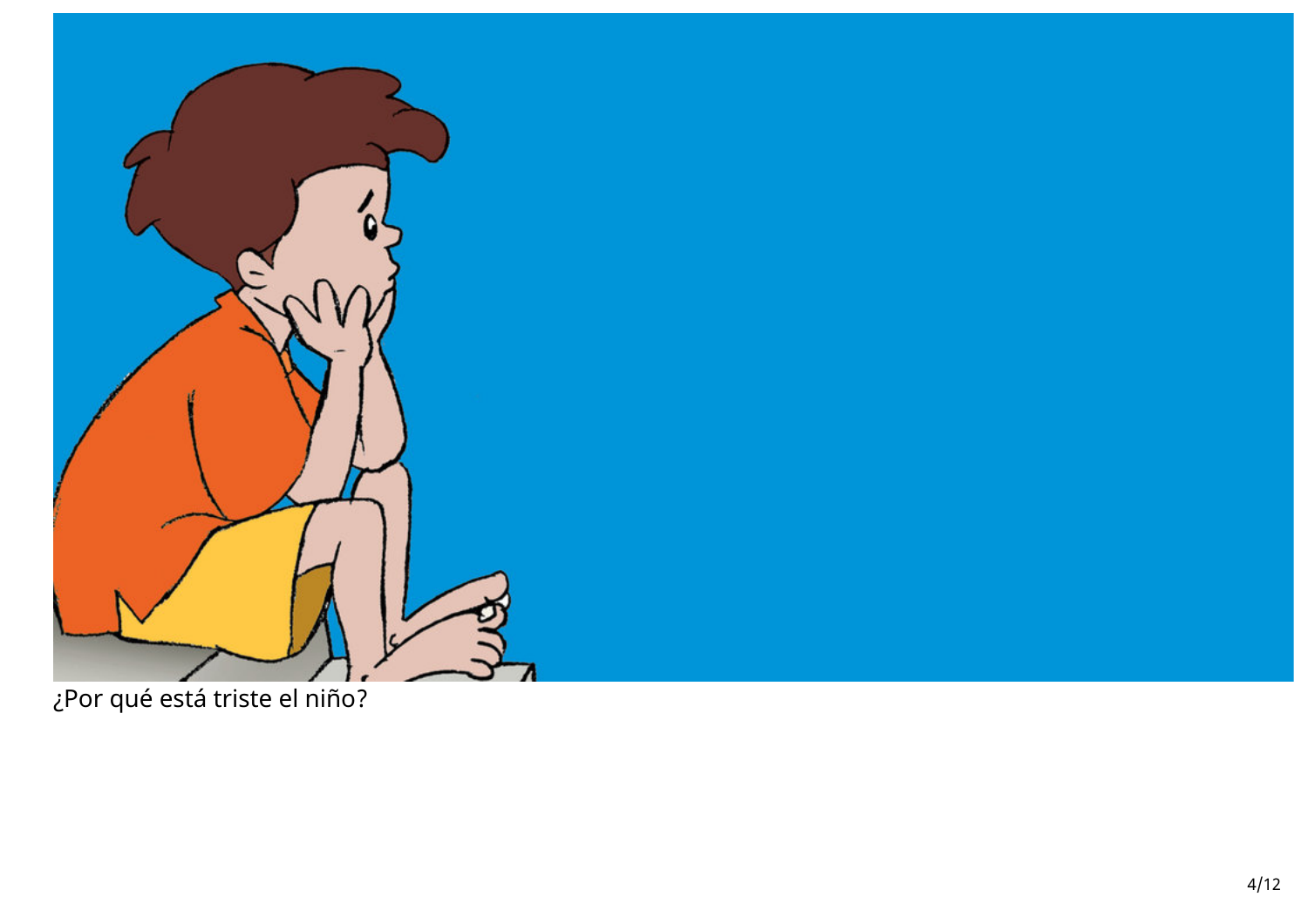

Creo que le falta su padre.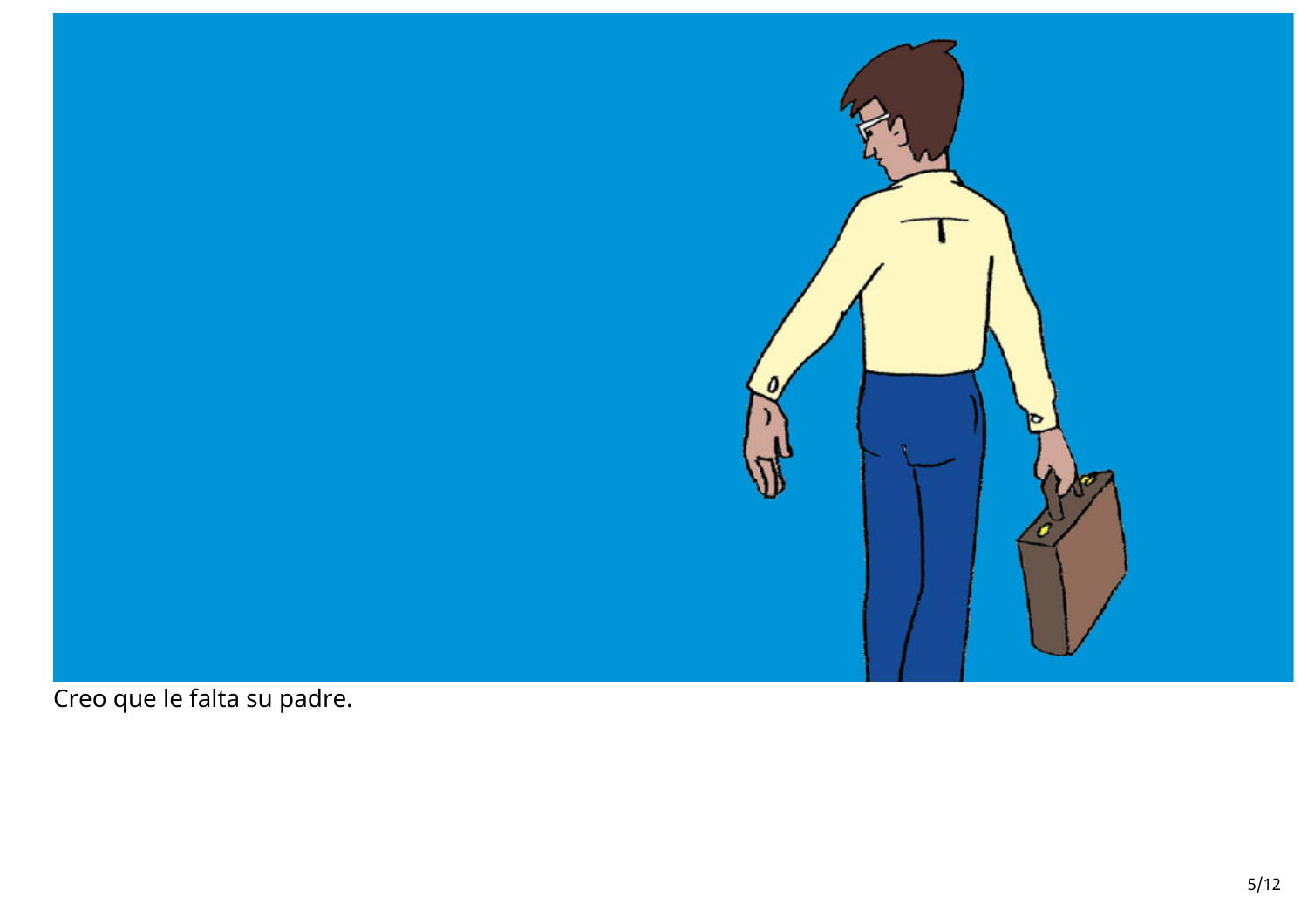

¿Por qué está feliz la chica?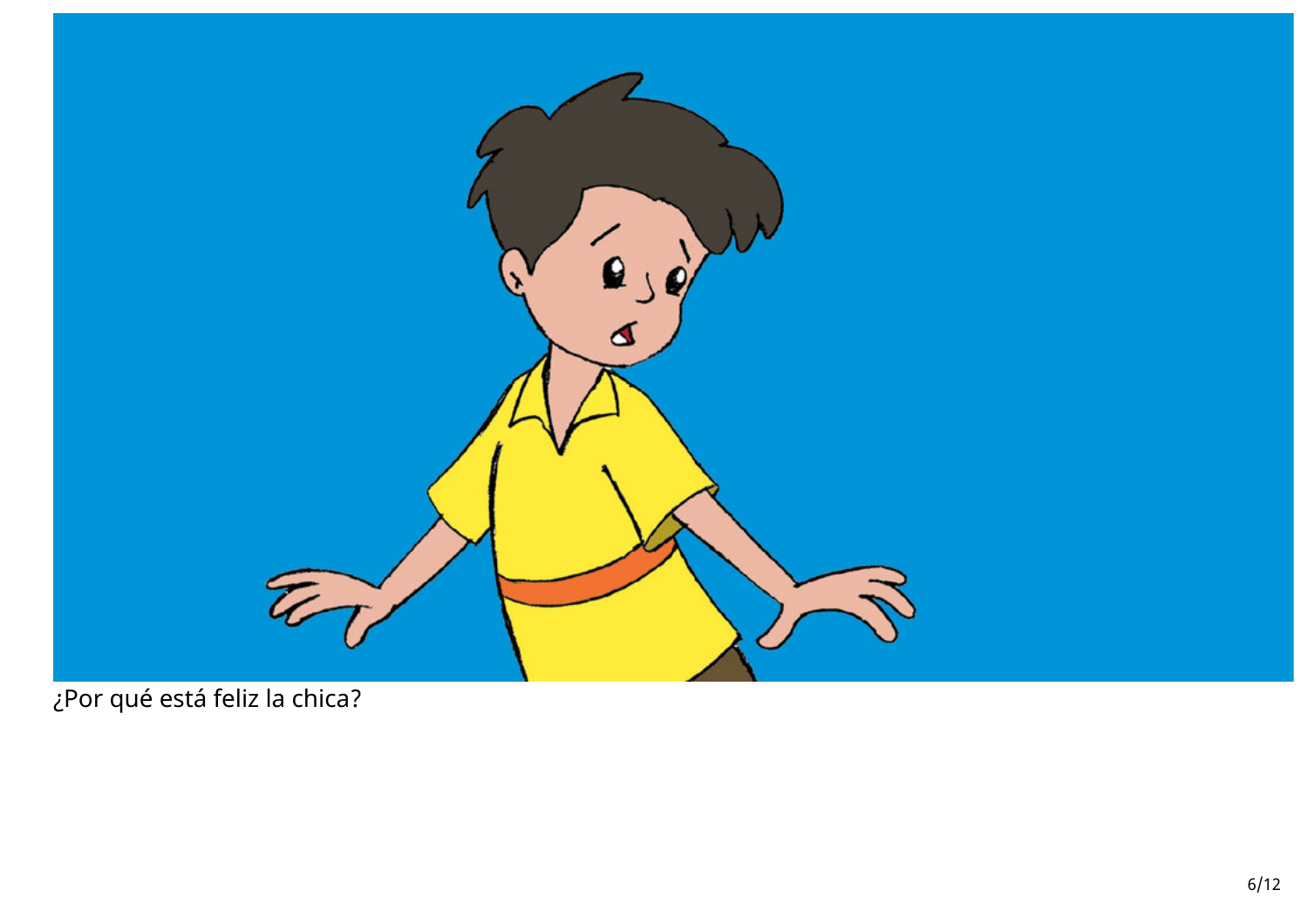

Ella tiene un vestido nuevo.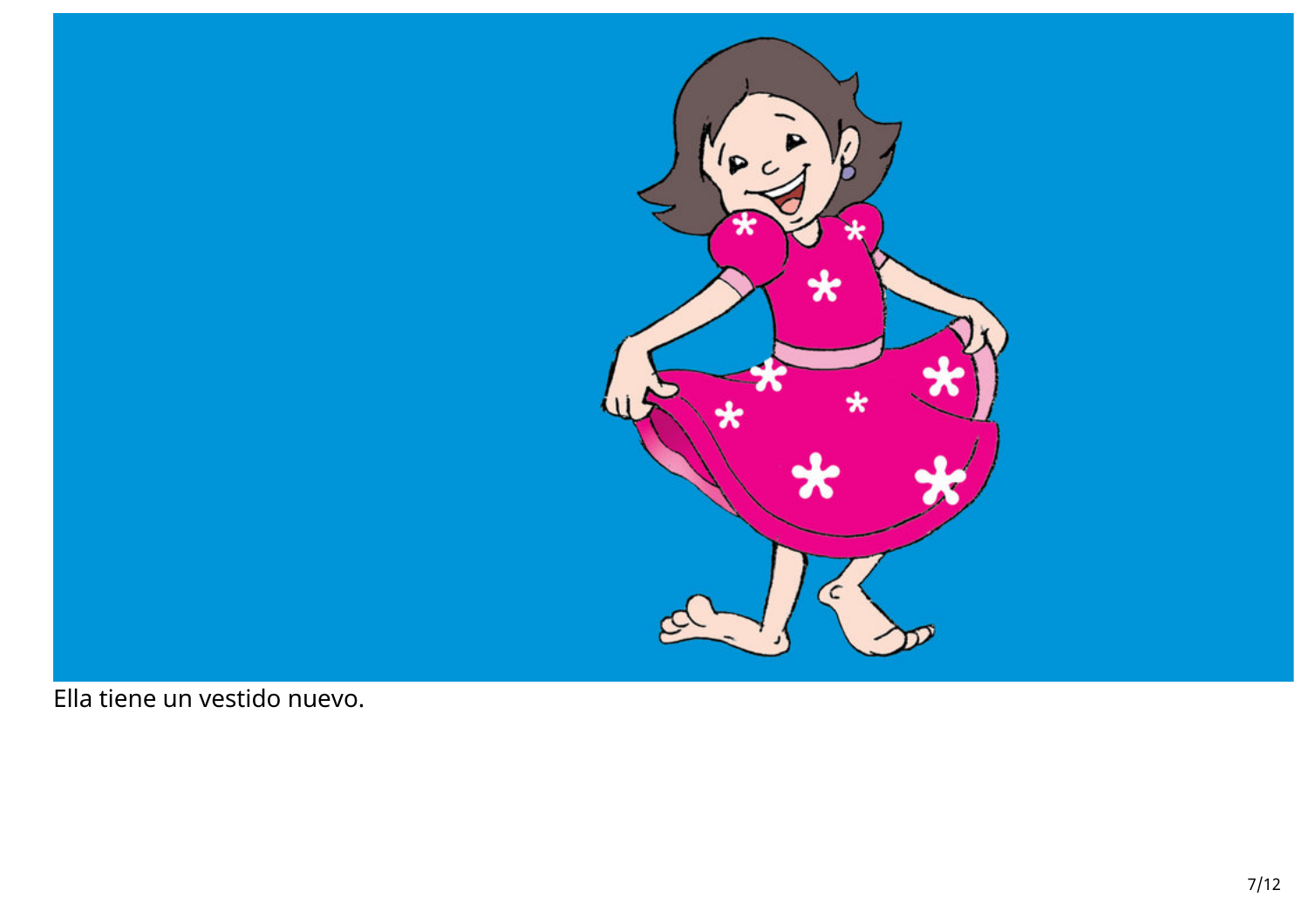

¿Por qué está riendo el anciano?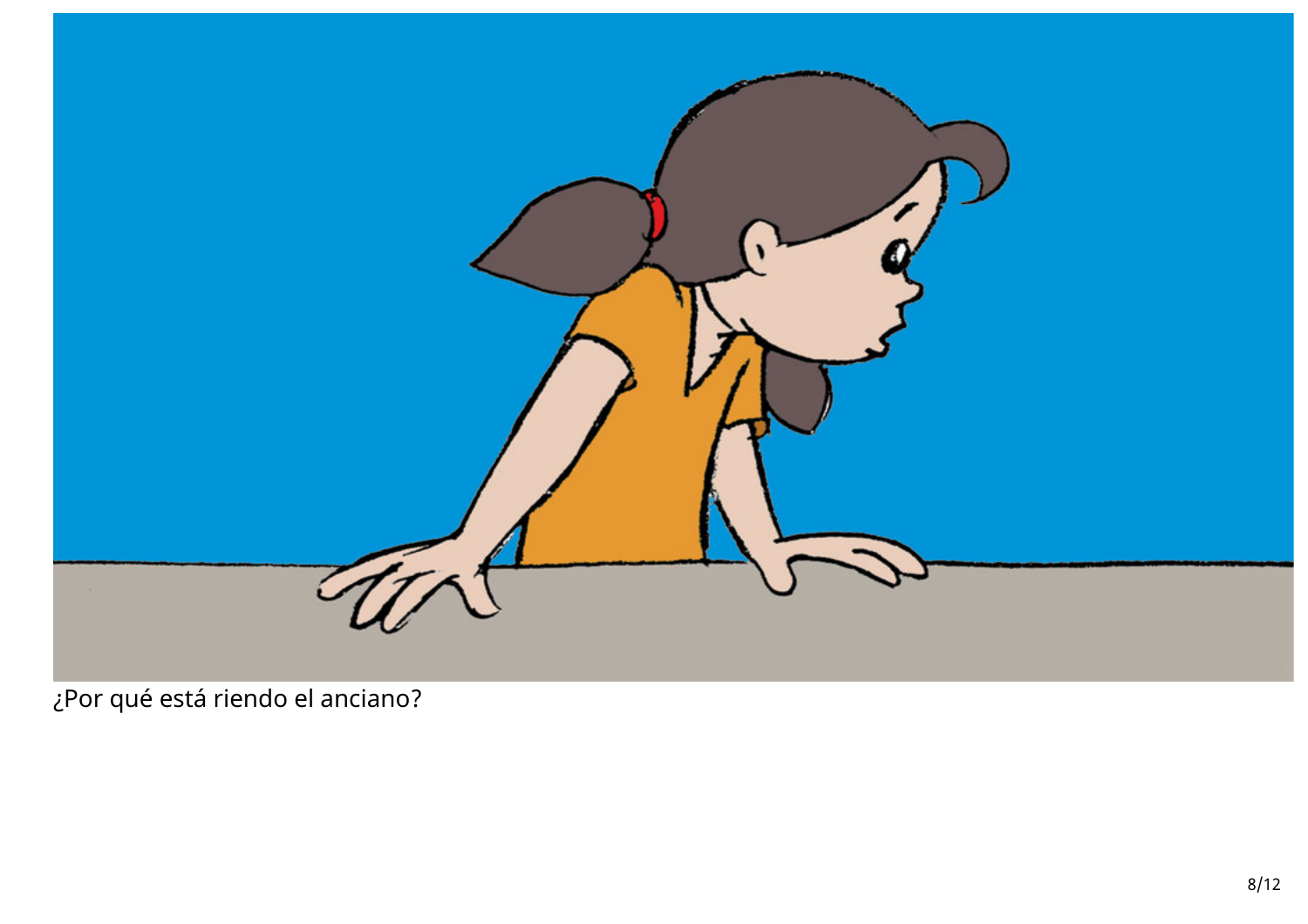

Él leyó una buena broma.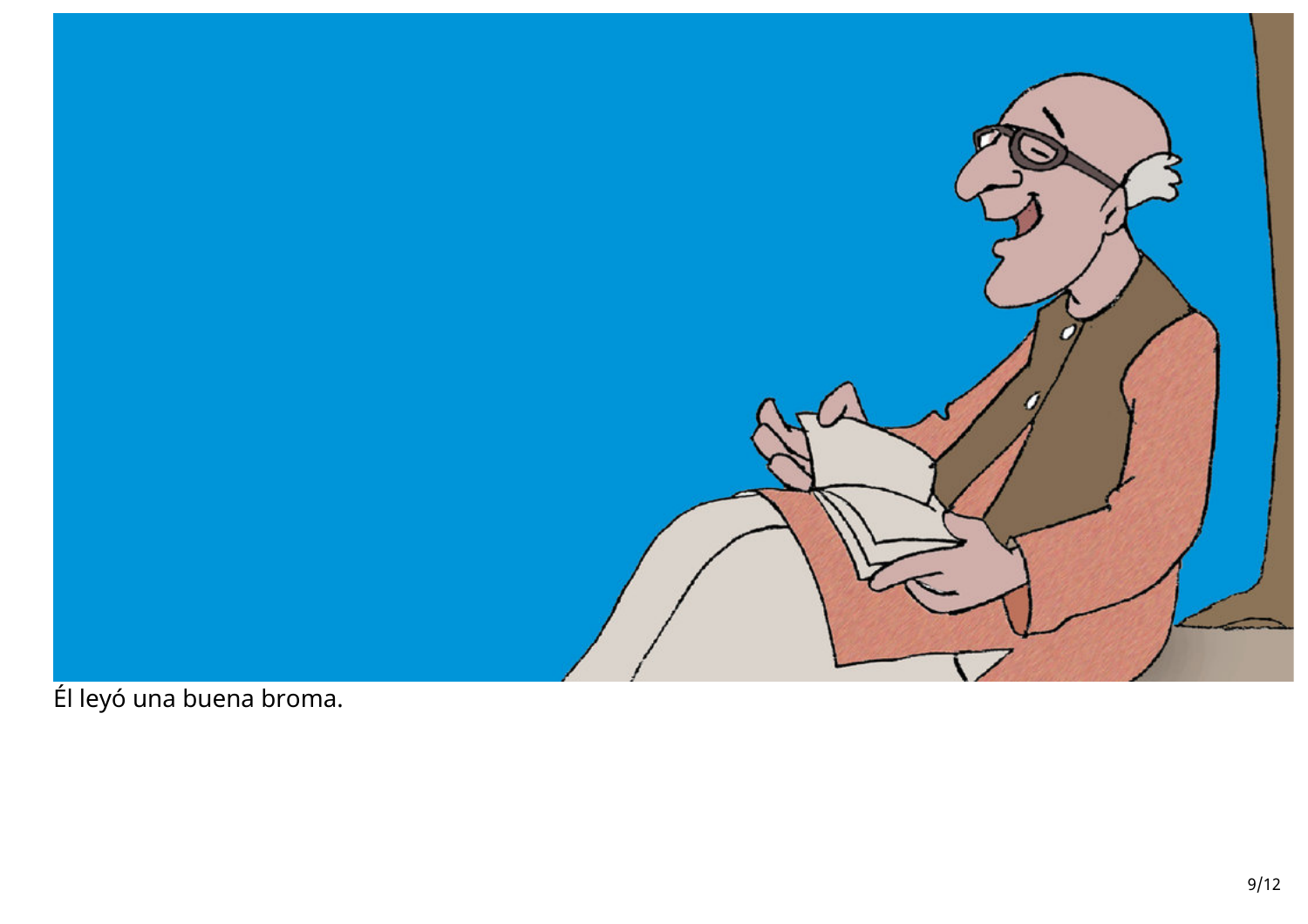

¿Por qué la señora sonríe?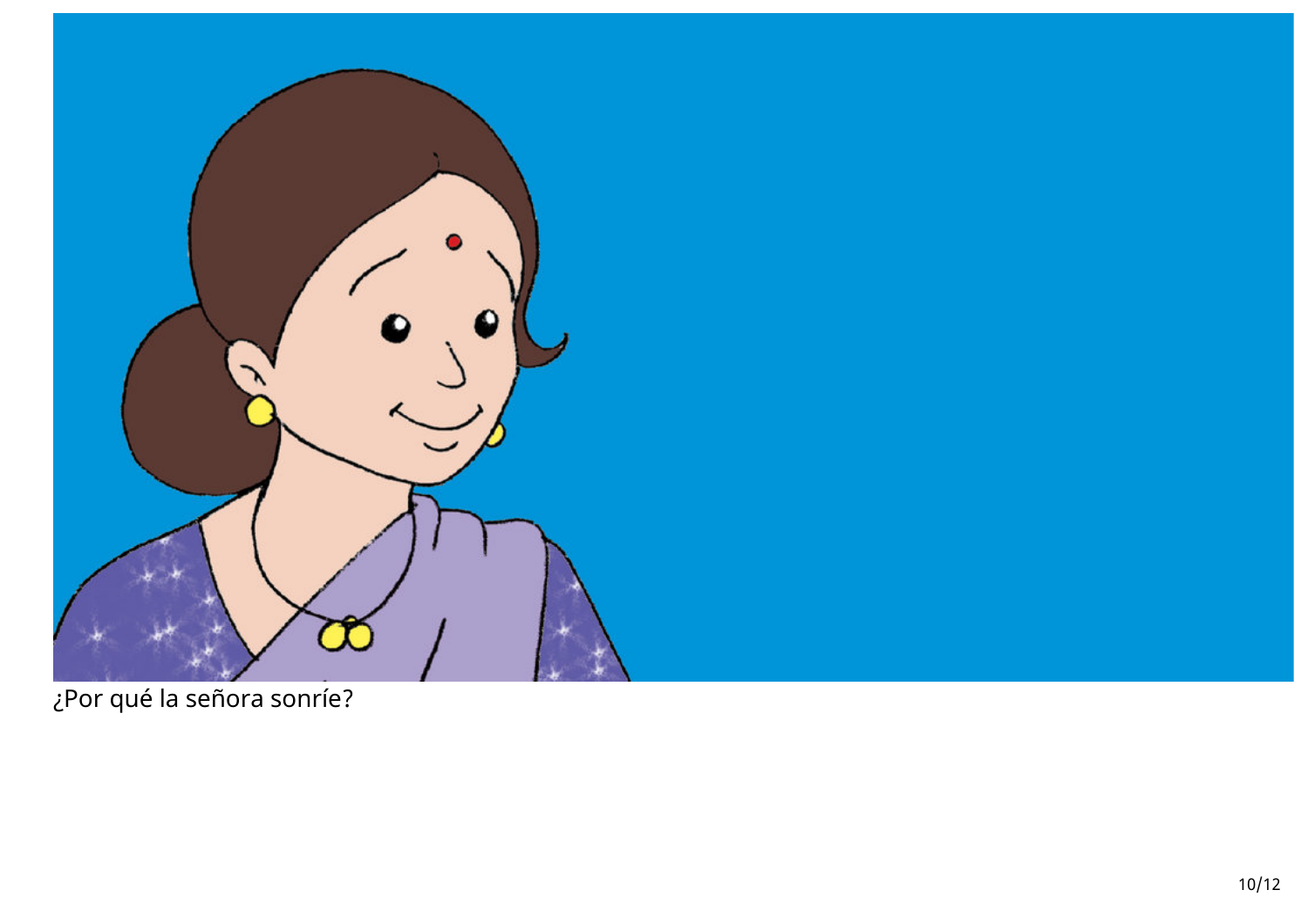

Sus hijos están leyendo tranquilamente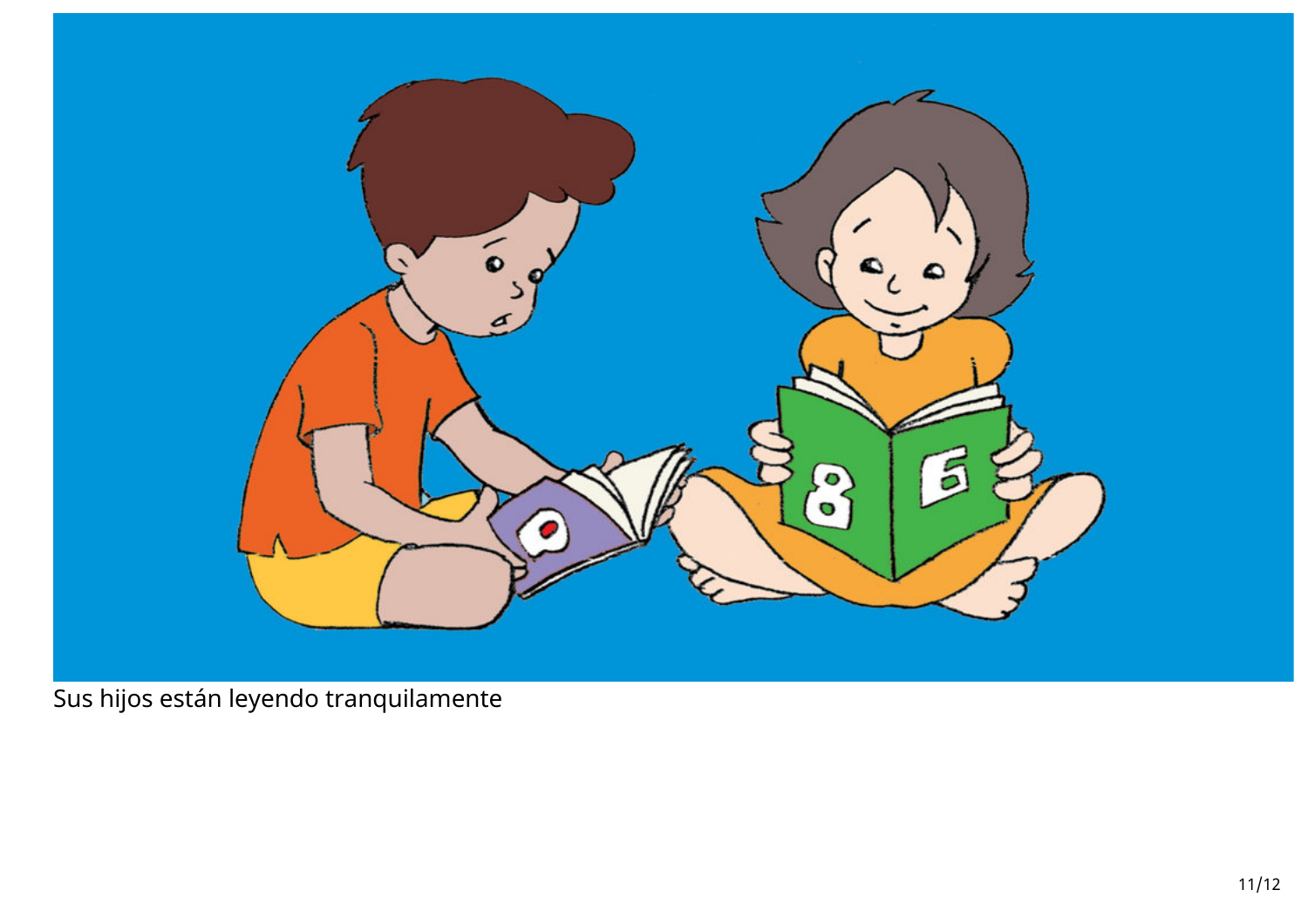

¿Qué siente esta señora?

Creo que se siente tímida.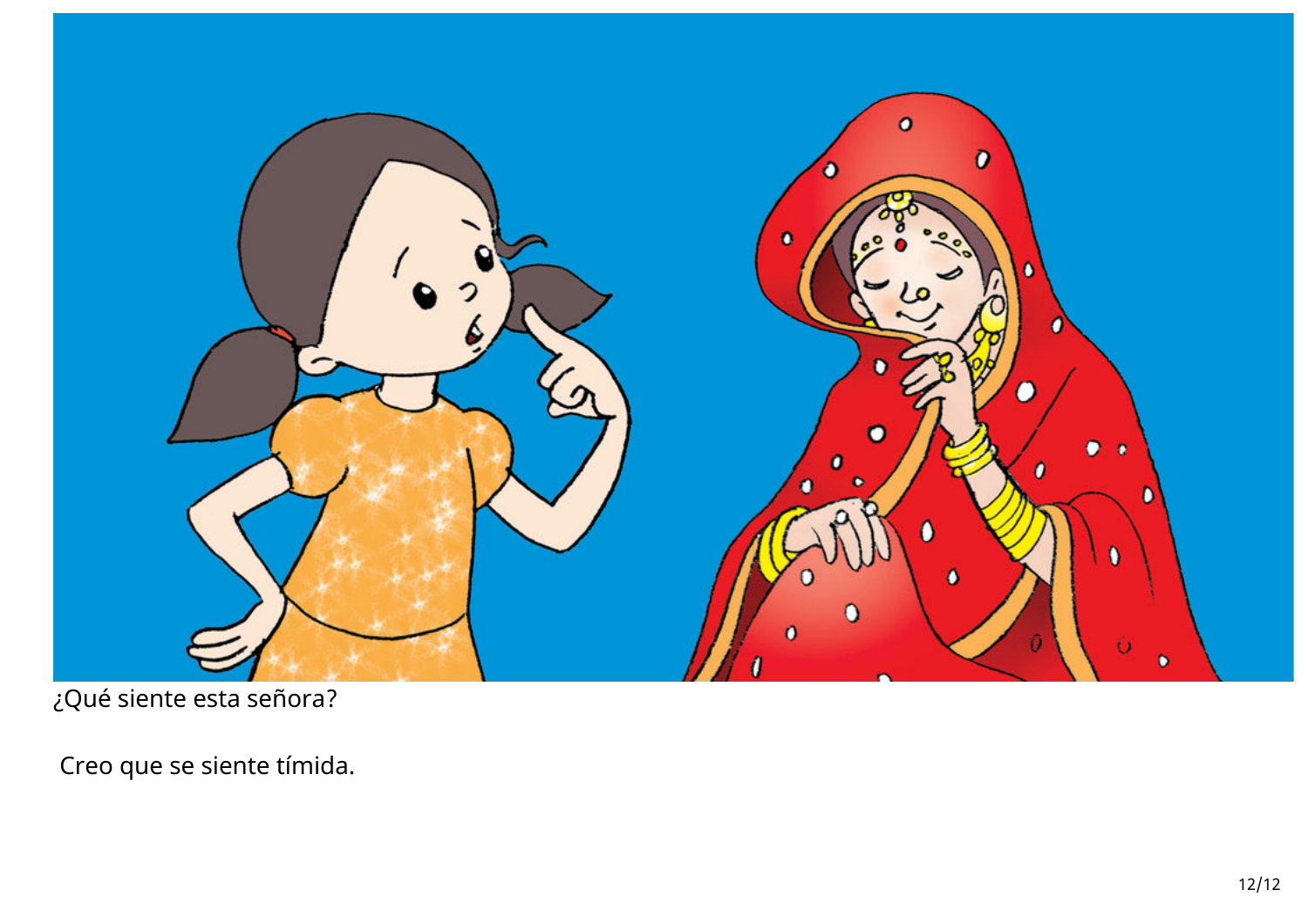

This book was made possible by Pratham Books' StoryWeaver platform. Content under Creative Commons licenses can be downloaded, translated and can even be used to create new stories ‐ provided you give appropriate credit, and indicate if changes were made. To know more about this, and the full terms of use and attribution, please visit the following [link](https://storyweaver.org.in/terms_and_conditions).

## Story Attribution:

This story: Feliz y triste is translated by Noelle [Nelson](https://storyweaver.org.in/users/19371-noelle-nelson). The © for this translation lies with Noelle Nelson, 2017. Some rights reserved. Released under CC BY 4.0 license. Based on Original story: ['Happy](https://storyweaver.org.in/stories/453-happy-and-sad-tell-me-now-series) and Sad (Tell me now series), by [Madhav](https://storyweaver.org.in/users/108-madhav-chavan) Chavan . © Pratham Books , 2004. Some rights reserved. Released under CC BY 4.0 license.

## Images Attributions:

Cover page: Family of [readers](https://storyweaver.org.in/illustrations/1020-family-of-readers), by Rijuta [Ghate](https://storyweaver.org.in/users/22-rijuta-ghate) © Pratham Books, 2004. Some rights reserved. Released under CC BY 4.0 license. Page 2: [Crying](https://storyweaver.org.in/illustrations/1021-crying-baby) baby, by Rijuta [Ghate](https://storyweaver.org.in/users/22-rijuta-ghate) © Pratham Books, 2004. Some rights reserved. Released under CC BY 4.0 license. Page 3: [Mother](https://storyweaver.org.in/illustrations/1022-mother-with-a-baby-s-milk-bottle) with a baby's milk bottle, by Rijuta [Ghate](https://storyweaver.org.in/users/22-rijuta-ghate) © Pratham Books, 2004. Some rights reserved. Released under CC BY 4.0 license. Page 4: A [sad](https://storyweaver.org.in/illustrations/1023-a-sad-boy) boy, by Rijuta [Ghate](https://storyweaver.org.in/users/22-rijuta-ghate) © Pratham Books, 2004. Some rights reserved. Released under CC BY 4.0 license. Page 5: A man with his [suitcase](https://storyweaver.org.in/illustrations/1024-a-man-with-his-suitcase), by Rijuta [Ghate](https://storyweaver.org.in/users/22-rijuta-ghate) © Pratham Books, 2004. Some rights reserved. Released under CC BY 4.0 license. Page 6: Boy looking [surprised](https://storyweaver.org.in/illustrations/1025-boy-looking-surprised), by Rijuta [Ghate](https://storyweaver.org.in/users/22-rijuta-ghate) © Pratham Books, 2004. Some rights reserved. Released under CC BY 4.0 license. Page 7: [Smiling](https://storyweaver.org.in/illustrations/1026-smiling-girl-in-a-pink-dress) girl in a pink dress by Rijuta [Ghate](https://storyweaver.org.in/users/22-rijuta-ghate) © Pratham Books, 2004. Some rights reserved. Released under CC BY 4.0 license. Page 8: A [curious](https://storyweaver.org.in/illustrations/1027-a-curious-girl) girl, by Rijuta Ghate © Pratham Books, 2004. Some rights [reserved.](https://storyweaver.org.in/users/22-rijuta-ghate) Released under CC BY 4.0 license. Page 9: An old man [laughing](https://storyweaver.org.in/illustrations/1028-an-old-man-laughing-with-a-book-in-his-hands) with a book in his hands by Rijuta Ghate © Pratham Books, 2004. Some rights reserved. Released under CC BY 4.0 license. Page 10: A [smiling](https://storyweaver.org.in/illustrations/1029-a-smiling-lady) lady, by Rijuta [Ghate](https://storyweaver.org.in/users/22-rijuta-ghate) © Pratham Books, 2004. Some rights reserved. Released under CC BY 4.0 license.

Disclaimer: [https://www.storyweaver.org.in/terms\\_and\\_conditions](https://storyweaver.org.in/terms_and_conditions)



Some rights reserved. This book is CC-BY-4.0 licensed. You can copy, modify, distribute and perform the work, even for commercial purposes, all without asking permission. For full terms of use and attribution, <http://creativecommons.org/licenses/by/4.0/>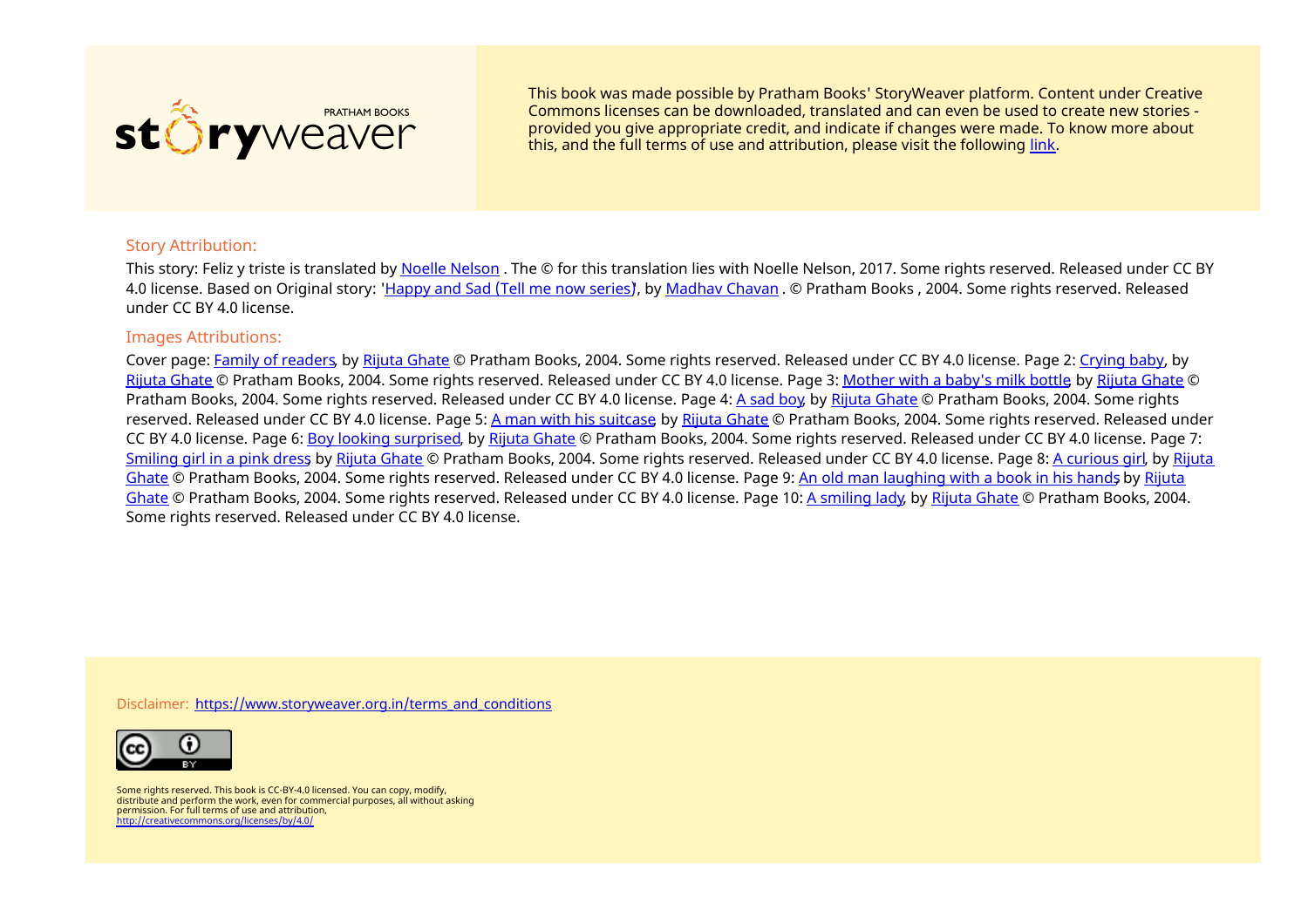

This book was made possible by Pratham Books' StoryWeaver platform. Content under Creative Commons licenses can be downloaded, translated and can even be used to create new stories ‐ provided you give appropriate credit, and indicate if changes were made. To know more about this, and the full terms of use and attribution, please visit the following [link](https://storyweaver.org.in/terms_and_conditions).

## Images Attributions:

Page 11: A boy and a girl [reading](https://storyweaver.org.in/illustrations/1030-a-boy-and-a-girl-reading) by Rijuta [Ghate](https://storyweaver.org.in/users/22-rijuta-ghate) © Pratham Books, 2004. Some rights reserved. Released under CC BY 4.0 license. Page 12: A girl and a shy bride, by Rijuta [Ghate](https://storyweaver.org.in/users/22-rijuta-ghate) © Pratham Books, 2004. Some rights [reserved.](https://storyweaver.org.in/illustrations/1031-a-girl-and-a-shy-bride) Released under CC BY 4.0 license.

Disclaimer: [https://www.storyweaver.org.in/terms\\_and\\_conditions](https://storyweaver.org.in/terms_and_conditions)



Some rights reserved. This book is CC-BY-4.0 licensed. You can copy, modify, distribute and perform the work, even for commercial purposes, all without asking permission. For full terms of use and attribution, <http://creativecommons.org/licenses/by/4.0/>